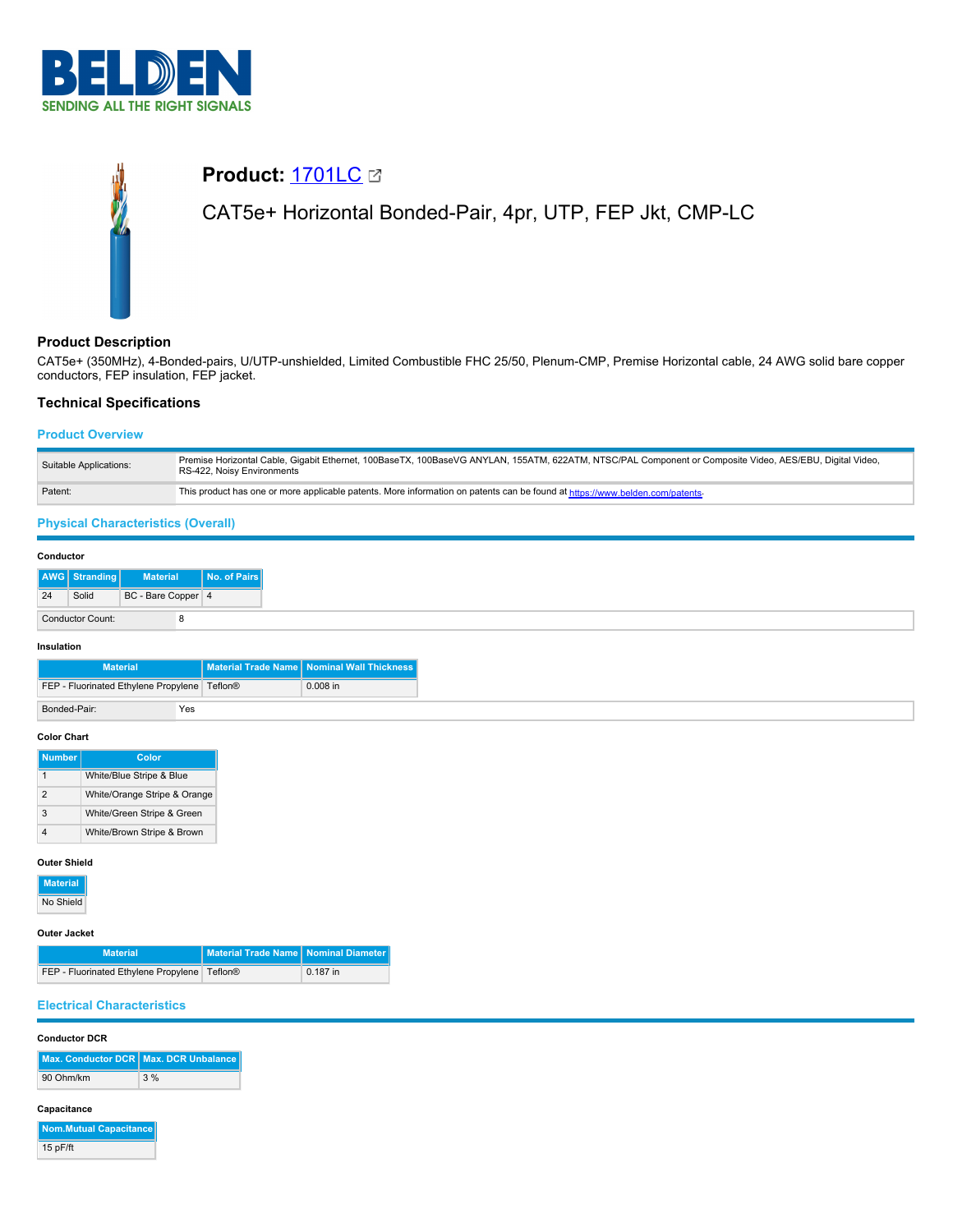|                        | Max. Delay   Max. Delay Skew   Nominal Velocity of Propagation (VP) [%] |
|------------------------|-------------------------------------------------------------------------|
| 510 ns/100m 25 ns/100m | 72%                                                                     |

## **High Frequency**

| Frequency<br>[MHz] | <b>Max. Insertion Loss</b><br>(Attenuation) | Min.<br><b>NEXT [dB]</b> | Min.<br><b>PSNEXT [dB]</b> | Min.    | Min.<br>ACR [dB] PSACR [dB] | <b>Min. ACRF</b><br>(ELFEXT) [dB] | <b>Min. PSACRF</b><br>(PSELFEXT) [dB] | Min. RL (Return<br>Loss) [dB] | Max./Min. Input<br><b>Impedance (unFitted)</b> | Max./Min. Fitted<br>Impedance |
|--------------------|---------------------------------------------|--------------------------|----------------------------|---------|-----------------------------|-----------------------------------|---------------------------------------|-------------------------------|------------------------------------------------|-------------------------------|
| 1 MHz              | 2 dB/100m                                   | 65.3 dB                  | 65.3 dB                    | 63.3 dB | 63.3 dB                     | 63.8 dB                           | 60.8 dB                               | 20 dB                         | 100 ± 12 Ohm                                   | $105 \pm 10$ Ohm              |
| 4 MHz              | 4 dB/100m                                   | 56.3 dB                  | 56.3 dB                    | 52.3 dB | 52.3 dB                     | 51.7 dB                           | 48.8 dB                               | 23 dB                         | 100 ± 12 Ohm                                   | $100 \pm 10$ Ohm              |
| 8 MHz              | 5.7 dB/100m                                 | 51.8 dB                  | 51.8 dB                    | 46.1 dB | 46.1 dB                     | 45.7 dB                           | 42.7 dB                               | 24.5 dB                       | $100 \pm 12$ Ohm                               | $100 \pm 10$ Ohm              |
| 10 MHz             | 6.4 dB/100m                                 | 50.3 dB                  | 50.3 dB                    | 43.9 dB | 43.9 dB                     | 43.8 dB                           | 40.8 dB                               | 25dB                          | $100 \pm 12$ Ohm                               | $100 \pm 10$ Ohm              |
| 16 MHz             | 8.1 dB/100m                                 | 47.3 dB                  | 47.3 dB                    | 39.1 dB | 39.1 dB                     | 39.7 dB                           | 36.7 dB                               | 25dB                          | $100 \pm 12$ Ohm                               | $100 \pm 10$ Ohm              |
| 20 MHz             | 9.2 dB/100m                                 | 45.8 dB                  | 45.8 dB                    | 35.2 dB | 35.2 dB                     | 37.7 dB                           | 34.7 dB                               | 25dB                          | 100 ± 12 Ohm                                   | $100 \pm 10$ Ohm              |
| 25 MHz             | 10.3 dB/100m                                | 44.3 dB                  | 44.3 dB                    | 34.1 dB | 34.1 dB                     | 35.8 dB                           | 32.8 dB                               | 24.3 dB                       | $100 \pm 15$ Ohm                               | $100 \pm 10$ Ohm              |
| 31.25 MHz          | 11.6 dB/100m                                | 42.9 dB                  | 42.9 dB                    | 31.3 dB | 31.3 dB                     | 33.9 dB                           | 30.9 dB                               | 23.6 dB                       | $100 \pm 15$ Ohm                               | $100 \pm 10$ Ohm              |
| 62.5 MHz           | 16.8 dB/100m                                | 38.4 dB                  | 38.4 dB                    | 21.6 dB | 21.6 dB                     | 27.8 dB                           | 24.9 dB                               | 21.5 dB                       | $100 \pm 15$ Ohm                               | $100 \pm 10$ Ohm              |
| 100 MHz            | 21.7 dB/100m                                | 35.3 dB                  | 35.3 dB                    | 17.1 dB | 17.1dB                      | 23.8 dB                           | 20.8 dB                               | 20.1 dB                       | $100 \pm 15$ Ohm                               | $100 \pm 10$ Ohm              |
| <b>155 MHz</b>     | 27.7 dB/100m                                | 32.5 dB                  | 32.5 dB                    | 4.7dB   | 4.7dB                       | 19.9 dB                           | 16.9 dB                               | 19dB                          | $100 \pm 18$ Ohm                               | $100 \pm 10$ Ohm              |
| 200 MHz            | 32 dB/100m                                  | 30.8 dB                  | 30.8 dB                    | 3 dB    | 3 dB                        | 17.7 dB                           | 14.7 dB                               | 19dB                          | $100 \pm 18$ Ohm                               | $100 \pm 10$ Ohm              |
| <b>250 MHz</b>     | 36.4 dB/100m                                | 29.3 dB                  | 29.3 dB                    | 0 dB    | $0$ dB                      | 15.8 dB                           | 12.8 dB                               | 18 dB                         | $100 \pm 20$ Ohm                               | $100 \pm 10$ Ohm              |
| 300 MHz            | 40.5 dB/100m                                | 28.2 dB                  | 28.2 dB                    |         |                             | 14.2 dB                           | 11.2 dB                               | 18 dB                         | $100 \pm 20$ Ohm                               | $100 \pm 10$ Ohm              |
| 310 MHz            | 41.3 dB/100m                                | 27.9 dB                  | 27.9 dB                    |         |                             | 13.9 dB                           | 10.9 dB                               | 18dB                          | $100 \pm 20$ Ohm                               | $100 \pm 10$ Ohm              |
| 350 MHz            | 44.3 dB/100m                                | 27.2 dB                  | 27.2 dB                    |         |                             | 12.9 dB                           | 9.9 dB                                | 17dB                          | $100 \pm 22$ Ohm                               | $100 \pm 10$ Ohm              |

## **Voltage**

## **UL Voltage Rating**

300 V RMS

# **Temperature Range**

| Derating<br>l emperature<br>$-$<br>mmmm<br><b>Rallue</b> | $\sim$<br>–⊿∩°′<br>-<br>$\sim$<br>$\cdot$<br><b>TU</b><br>. |
|----------------------------------------------------------|-------------------------------------------------------------|

## **Mechanical Characteristics**

| Bulk Cable Weight:                       | 25 lbs/1000ft     |
|------------------------------------------|-------------------|
| Max, Pull Tension:                       | 40 lbs            |
| Min. Bend Radius During<br>Installation: | 1.9 <sub>in</sub> |
| Min. Bend Radius/Minor Axis: 1 in        |                   |

# **Standards**

| <b>NEC Articles:</b>  | Article 800                                          |
|-----------------------|------------------------------------------------------|
| NEC/(UL) Compliance:  | CMP, FHC 25/50                                       |
| CEC/C(UL) Compliance: | <b>CMP</b>                                           |
| ISO/IEC Compliance:   | 11801 ed 2.1 (2008) Class D                          |
| <b>CPR Euroclass:</b> | Fca                                                  |
| Data Category:        | Category 5e                                          |
| TIA/EIA Compliance:   | ANSI/TIA/EIA 568 C.2 Category 5e                     |
| Other Specification:  | NEMA WC-63.1 Category 5e, UL Verified to Category 5e |

# **Applicable Environmental and Other Programs**

| <b>Environmental Space:</b>     | Plenum                        |
|---------------------------------|-------------------------------|
| <b>EU Directive Compliance:</b> | EU Directive 2003/11/EC (BFR) |
| EU CE Mark:                     | Yes                           |
| MII Order #39 (China RoHS):     | Yes                           |

# **Flammability, LS0H, Toxicity Testing**

| UL Flammability:   | NFPA 262 Plenum Flame Test (UL910), UL723 (NFPA 255) |  |  |
|--------------------|------------------------------------------------------|--|--|
| CSA Flammability:  | FT6                                                  |  |  |
| UL voltage rating: | 300 V RMS                                            |  |  |
|                    |                                                      |  |  |

# **Plenum/Non-Plenum**